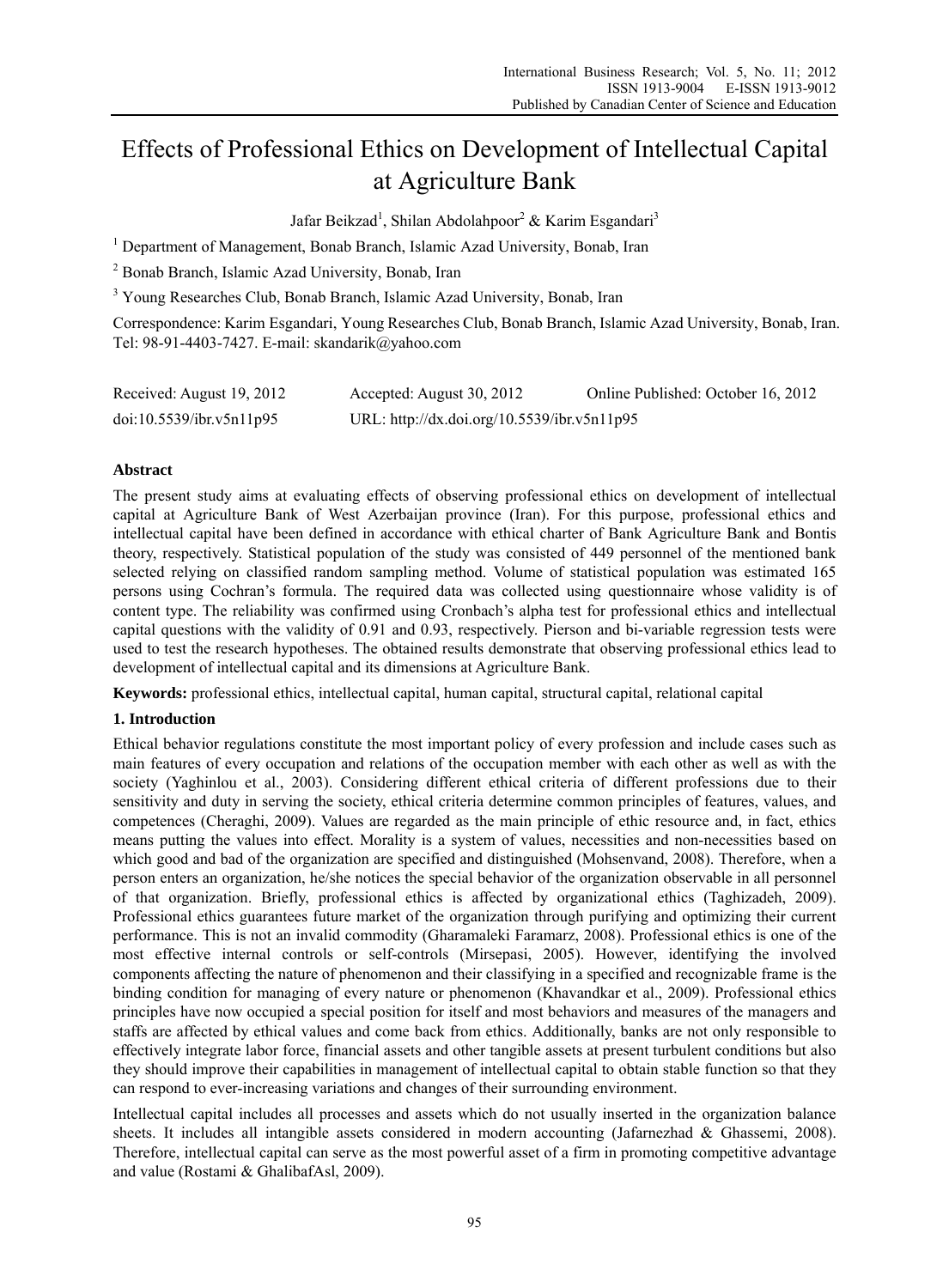# **2. Research Literature**

The research literature has been evaluated at three parts of professional ethics, intellectual capital, and a selection of previously conducted studies:

# *2.1 Professional Ethics*

Professional ethics is now regarded as a competitive advantage between organizations. F. Ar. David states that desired ethical principles are regarded as one of the prerequisites of good strategic management in the organizations. Desired ethical principles mean good organization (Beigzad et al., 2010). From organizational perspective and relying on ethical principles, managers are capable to decide on what is right and what is not (Alvani & Rahmati, 2007).

Avensia defines ethics as a sensual state leads human toward a task without any requirement to thought and indecision. Allamah Majlisi states that ethics is a sensual queen easily issued by human (Tavallaie, 2010). Philosophically, some philosophers from Apichor, Afflation, Aristotle to Kant, John S. Mill, and others used some fundamental concepts and criteria including pleasure, just, excellence, conscience, interest, and public profit to their suggested ethical systems and built a great structure based on the mentioned fundamental concepts (Rismanbaf, 2009). Peter F. Drucker confirms morality at all aspects of life and introduces it as persons' twin (Malcolm & NellTabor, 2010).

Professional ethics means persons' ethical responsibility from occupational perspective. Every occupation creates a specula ethical responsibility (Lashkar Bolouki, 2008). Professional ethics includes rational thought process aimed at realizing when and what values should be maintained, propagated and observed at the organizations (Sarmadi & Shalbaf, 2007). Professional ethics should be based on two components: 1) knowledge of society culture, and 2) sufficient knowledge of the occupation. Every society has been formed based on one special culture and there is a series of ethical principles at every society and the principles follow the culture (Javaher Dashti et al., 2008). Being competent to do a task is of fundamentals of professional ethics and people should not undertake to do a task that they are not competent. Essentially, professional competence is part of professional ethics (Mizgerd, 2010). A supreme professional ethics such as Islamic professional ethics provides conditions and power for all labor force in spite of great unpredictable challenge which can be found it's beyond (Kamar & CheRose, 2010).

Ethical charter and behavioral charter are of those tools can be used by the organizations to realize their ethical objectives and goals. They are widely used at present. Ethical charter includes a set of values which are preferred by the organization in comparison with other values and should be followed by all managers and staffs (Beigzad et al., 2010). Behavioral charter are those behaviors desired by the organizations and should be observed at workplace (Alvani & Rahmati, 2007).

# *2.2 Intellectual Capital*

Intellectual capital is one of the key determinant factors in commercial performance of the companies (Sillanpaa et al., 2010). Bontise believes that intellectual capital can be defined as a series of intangible assets (Competition Resources and Capabilities) obtained from organizational performance and validating (Sajjadi & Mohammadi, 2009). He believes that intellectual capital is the endeavor to effectively use knowledge against information and it is a term used to integrate market intangible asset, intellectual asset, human asset, and infrastructure assets making the organization capable to do its activities (Motaghi & Mobaraki, 2010). Stewart defines intellectual capital as knowledge, intellectual materials, information, experience, and intellectual property which can be used to wealth production (Khan & Ali, 2010). Stewart demonstrated that intellectual capital includes what can be used by the firms to promote competitive advantage in the market including knowledge, information, intellectual interest, rights, and experience (Lu et al., 2010, p.547). Malon & Edvinson state that intellectual capital is applied knowledge and information to work for validating (Campbell & AbdulaRahman, 2010). Rus et al. define intellectual capital as sum of knowledge of the organization members and application of their knowledge (Ghelichli & Moshabaki, 2006). O' ring Fischer capitalism theory states that intellectual capital means understanding special monetary value of intellectual resources at one organization (Kong, 2010). Dezinkovoski defines intellectual capital as intellectual asset or wealth communicated by knowledge (Shih et al., 2010).

According to collective knowledge definition, intellectual capital is individual or collective capital in an organization or society which can be used to produce wealth, increase cash asset outputs, obtain competitive exploitation, and promote value of other kinds of capital (Casey, 2010). Intellectual capital include those assets resulted from intellectual activities (Tai & Chen, 2009). Intellectual capital may be defined as stock or knowledge flow in the organization and converted to financial values (Solitander & Tidstrom, 2010).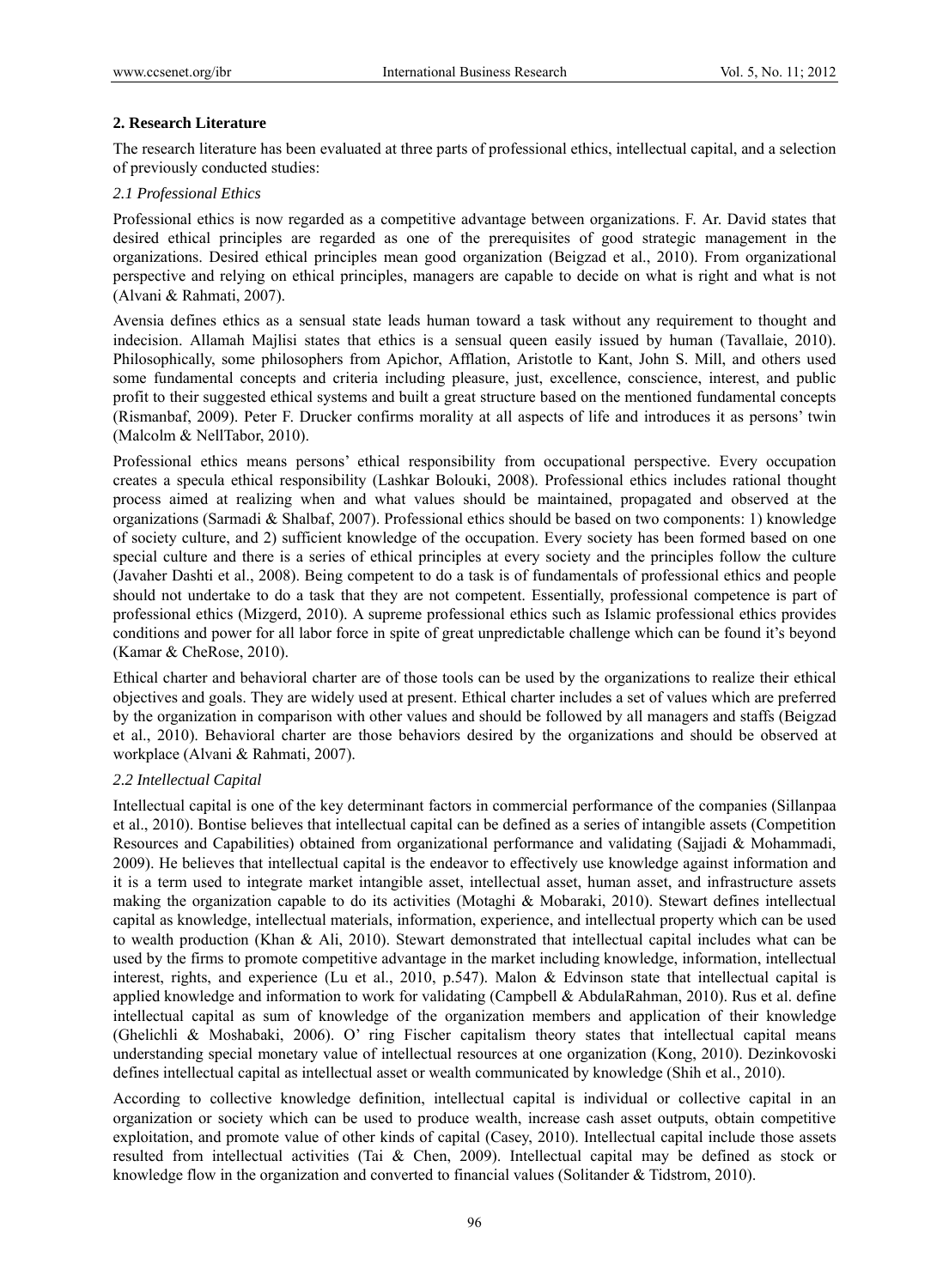Intellectual capital became important from 1990s. In 2000, the new discipline acquired its special journal, i.e., intellectual capital journal, and range of projects started their accelerated progress in this regard (Gowthorpe, 2009). The largest financial services and insurance company submitted its annual report on intellectual capital based on the related framework. Then, some other companies entered the field (JoiaAntonio, 2008). From viewpoint of Sui Bay, Stewart, and Edvinson, intellectual capital is divided into two parts: 1) human capital which includes performance capability in different conditions to create tangible and intangible assets, and 2) structural capital which is a knowledge whose effects are not manifested in short-term. Therefore, client relation is defined as the external structure to include relation with clients and supplier (Halim, 2010). Choo & Bonits argues that ownership of intellectual capital in mutually exclusive. Relationship capital indicates to all knowledge of relations surrounded by external parties including clients, partner suppliers, and other external beneficiaries (AhmadSharbati et al., 2010). According to Bonits theory, intellectual capital includes three main non-financial elements and has a mutual relationship as follows:

- a. Human capital: it is important for the organizations as a source of innovation and strategic renovation.
- b. Structural capital: it is regarded as supportive infrastructure of human capital and includes all non-human knowledge reservoirs in the organizations including databases, strategies, procedures, organizational culture, publications, and copy rights creating values for the organizations.
- c. Relationship capital: it determines formal and informal relations of an organization with external beneficiaries and their perception about the organization as well as information communication between them and organizations (Motalebi Asl, 2010).

At organizational level, intellectual capital has other assets beyond just sum of individual knowledge in the organization. In this state, indexes used to measure organizational level performance may exhibit an image of intellectual capital at organizational level without showing an exact measurement from individual level knowledge (Nielsen & Dan, 2010). Therefore, intellectual capital has been known as an important source required by the organizations to reach stable competitive advantage (Ramirez, 2010).

## *2.3 History of the Conducted Researches*

Following, a selective of history of the conducted researches can be found:

Bonits et al. (2000) conducted a research known in considering service and non-services industries of Malaysia. The results referred to the mutual relationship found between elements of intellectual capitals. The capital had a relatively moderate effect (about 20-30%) on commercial performance (Yazdani, 2006).

Victor & Cullen trace their researches through applying two aspects of ethical climate typology. The firs aspect includes ethical criteria such as egoism, benevolence, and principle. Egoism focuses on maximizing its own interests. Benevolence pays more attention to maximize common interests while principle focuses on observing principles and moral principles. The second aspect includes individual, local, and cosmopolitan. The aspects indicate to analysis levels or reference group when a moral decision is made (Shafer & Wang, 2010, p.378).

Striukova et al. (2008) conducted a research in British companies at London, Britain, Sydney, Australia universities. The research aimed at empirical understanding of intellectual capital activities report among British companies (Striukova et al., 2009).

Hsu and Wenchang fang (2009) conducted a research on intellectual capital and performance of modern products development: mediator role of organizational learning capability in Taipei (Taiwan) at Mink Chuan and national university of Taipei. The results refer to effects of human capital and relationship capital on performance of modern products development through organizational learning capability especially for managers' relationship capital. Therefore, it is necessary to promote their organizational learning capabilities if they are interested in maximizing their intellectual capital (Hsu & Fang, 2009).

Ebrahimnia (1995) evaluated effect of guild formations on forming professional ethics of Iranian intercity drivers and concluded that professional ethics, at least al guild association level, has only a trivial and limited correlation with membership in the guild formation. Considering group correlation variables, no significant effects were observed on promotion of professional ethics level of the drivers. It may indicate to weak social acceptance of the guild by the members and non-formation of process (act) and identity (collective) or (group correlation) at the available guild formations (Ebrahimnia, 1995).

Lotfizadeh (2006) After data analysis, the scores obtained for intellectual capital, client capital, human capital, and structural capital were 4.8, 5, 4.7, and 4.8, respectively. Considering that 4 is the mean of the sevenfold range, all scores are above the mean. Therefore, it can be stated that the industry is in good condition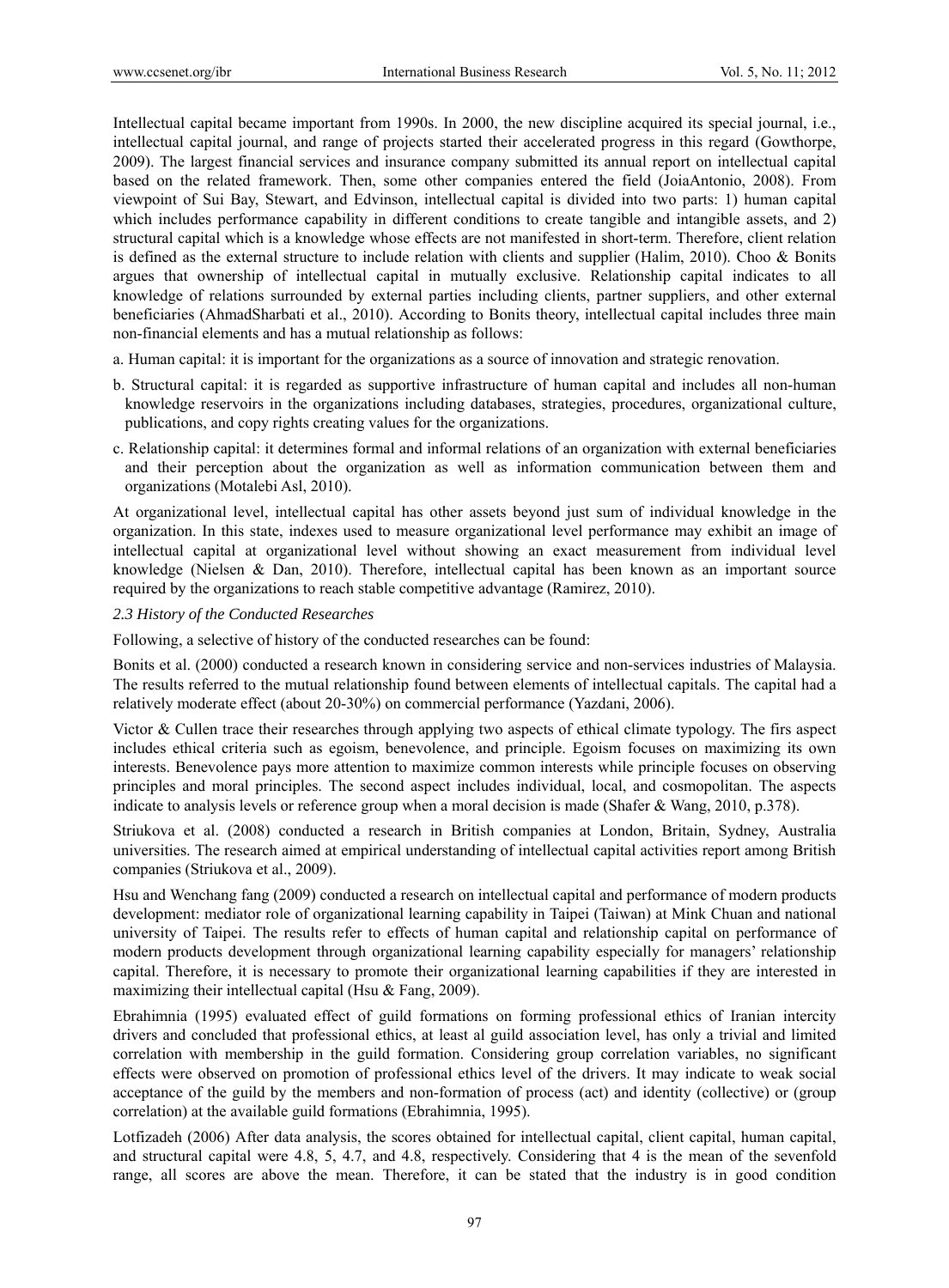#### (Lotfizadeh, 2006).

Sadeghi (2010) In a study among employers of national oil products distribution company of Chalous at Islamic Azad university of Bonab and concluded that organizational structure, organizational culture, staff education, and informatics system affect growth of professional ethics of the mentioned employers (Sadeghi, 2010).

### **3. Theoretical Framework of the Research**

At the present study, Bontis theory on intellectual capital and ethical charter of Agriculture Bank for professional ethics have been selected as the theoretical framework to be used in evaluating effect of observing professional ethics on development of intellectual capital at Agriculture Bank. According to this theory, intellectual capital dimensions consist of a) human capital indicating available knowledge of the organization members (AhmadianHosseini & Ghafourian, 2009). Human capital can be implicit information of the employers without reliable structures for penetration of human capital (Solitander & Tidstrom, 2010), b) relationship capital including clients trust and governance of fidelity between one company and its clients (AlemTabriz et al., 2009), c) structural capital which includes occupational procedures, strategies, daily and normal procedures and what which is more valuable for the company in comparison with value of the raw materials (AhmadianHosseini  $\&$ Ghafourian, 2009). According to ethical charter of Agriculture Bank, the professional ethics include: 1) normalization for people, clients, and satisfying them, 2) observing discipline in communicating with people and clients, 3) observing respect and being polite in communicating with people and clients, 4) observing just and avoiding from discrimination at the affairs and activities, 5) propagating respect and accountability culture and solving problems of people and clients, 6) observing honest principles considering keeping the information of people and clients as secret, 7) observing trust and confidentiality principles considering keeping the information of people and clients as secret, 8) punctuality in communicating with people and clients and being on-time at the workplace, 9) dutifulness in fulfilling the entrusted duties, 10) being well-dressed while observing the culture governing the workplace, 11) avoiding from extra formalities and keeping the people and clients waiting, 12) offering collective participation and versatile team work to promote time, accuracy, quality, increasing operational velocity, and offering services required by people and clients, 13) offering the best and most updated bank services especially using banking modern technology, 14) realizing the requirements and expectations of people and clients as a strategic opportunity for the bank, 15) welcoming effective and useful critiques, suggestions and comments of people and clients as a key opportunity for the bank, 16) being patient, dignified, enthusiastic, sociable and affable to keep the people and clients tranquil and peaceful, and 17) being familiar with those values desired by people and clients.



Figure 1. Theoretcal framework of study

#### **4. Research Hypotheses**

- 1. Observing professional ethics leads to development of intellectual capital at Agriculture Bank.
- 2. Observing professional ethics leads to development of human capital at Agriculture Bank.
- 3. Observing professional ethics leads to development of structural capital at Agriculture Bank.
- 4. Observing professional ethics leads to development of relationship capital at Agriculture Bank.

#### **5. Research Methodology**

The present study is measurement and applied in terms of method and objectives. Personnel of Agriculture Bank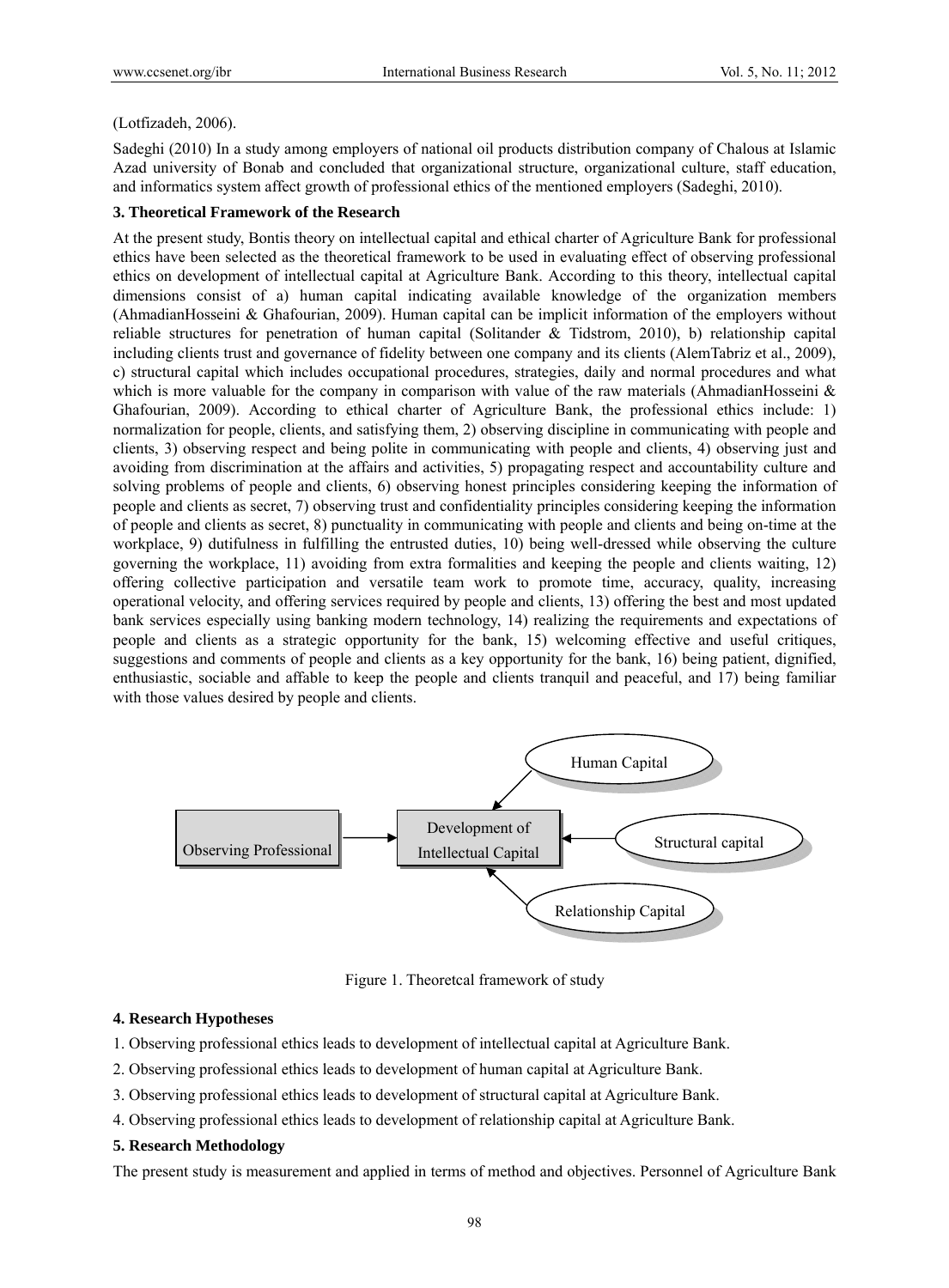of west Azerbaijan province constitute statistical population of the study (N=449). Volume of statistical population was estimated 165 persons using Cochran's formula (N=449, p=q=0.5, d=0.5, t=1.96, n=165).

$$
n = \frac{t^2 \times \frac{pq}{d^2}}{1 + \frac{1}{N} (t^2 \times \frac{pq}{d^2} - 1)} = 165
$$
 (1)

Classified random sampling method was used to select statistical sample from the statistical population. Accordingly, the statistical population was initially divided into 65 branches and then the sample was selected at the specified number following calculating share of each class at the statistical sample volume using simple random sampling method.

Interview, observation, and questionnaire were the tools used in data collection. The first part of the questionnaire included 17 questions about professional ethics and there were 46 questions on intellectual capital in the second part of the questionnaire. Questions of both parts were set as Likert five-choice scale. The questionnaire validity was of formal content type. The reliability was obtained using Cronbach's alpha test for professional ethics and intellectual capital questions with the validity of 0.91 and 0.93, respectively. The research questionnaire had a higher rate of reliability.

#### **6. Statistical Data Analyzing Method**

Descriptive and deductive statistical methods were used to analyze the data obtained from the collected questionnaires. For this purpose and to statistically describe the answers provided to the research questionnaire, frequency distribution tables and percentage of those answers related to demographical questions, questionnaire questions, and research variables were initially presented. At deductive level, Pierson and bi-variable regression tests were used to test the hypotheses:

# *6.1 Statistical Description of Demographic Questions*

The data has been presented at Tables 1 and 2.

|                   | Male                 |         | Female               |         | Total                |         |  |
|-------------------|----------------------|---------|----------------------|---------|----------------------|---------|--|
| Gender            | Percent<br>Frequency |         | Percent<br>Frequency |         | Percent<br>Frequency |         |  |
| Response quantity | 132                  | 80      | 33                   | 20      | 165                  | 100     |  |
| Marital status    | Single               |         | Married              |         | Total                |         |  |
|                   | Frequency            | Percent | Frequency            | Percent | Frequency            | Percent |  |
| Response quantity | 25                   | 15.15   | 140                  | 84.85   | 165                  | 100     |  |

Table 1. Frequency distribution and percentage of statistical sample to question (gender & Marital status)

Table 2. Frequency and percentage distribution of the subjects' responses to the questions of Age, Educational level, job experience

|                   | Below 30          |      | $31 - 35$ |              | $36-40$  |               | $41 - 45$ |               | Above 45 |                    | total |     |
|-------------------|-------------------|------|-----------|--------------|----------|---------------|-----------|---------------|----------|--------------------|-------|-----|
| Age               | F                 | P    | F         | P            | F        | P             | F         | P             | F        | P                  | F     | P   |
| Response quantity | 51                | 30.9 | 52        | 31.5         | 29       | 17.6          | 8         | 4.8           | 25       | 15.2               | 165   | 100 |
| Educational level | Diploma           |      | Associate |              | Bachelor |               | Master    |               | Ph.D.    |                    | total |     |
|                   | F                 | P    | F         | P            | F        | P             | F         | P             | F        | P                  | F     | P   |
| Response quantity | 45                | 27.3 | 33        | 20           | 79       | 47.9          | 8         | 4.8           | $\theta$ | $\theta$           | 165   | 100 |
| Job experience    | Less than 5 years |      |           | $5-10$ years |          | $11-15$ years |           | $16-20$ years |          | More than 20 years | total |     |
|                   | F                 | P    | F         | P            | F        | P             | F         | P             | F        | P                  | F     | P   |
| Response quantity | 33                | 20   | 56        | 33.9         | 20       | 12.1          | 26        | 15.8          | 30       | 18.2               | 165   | 100 |

According to the data of Table 3, it is observed that mean of the independent professional ethics variable of the understudy bank equals 4.163. Mean of the dependent variable of intellectual capital, human capital, relationship capital, and structural capital was 3.5775, 3.675, 3.523, and 3.533, respectively.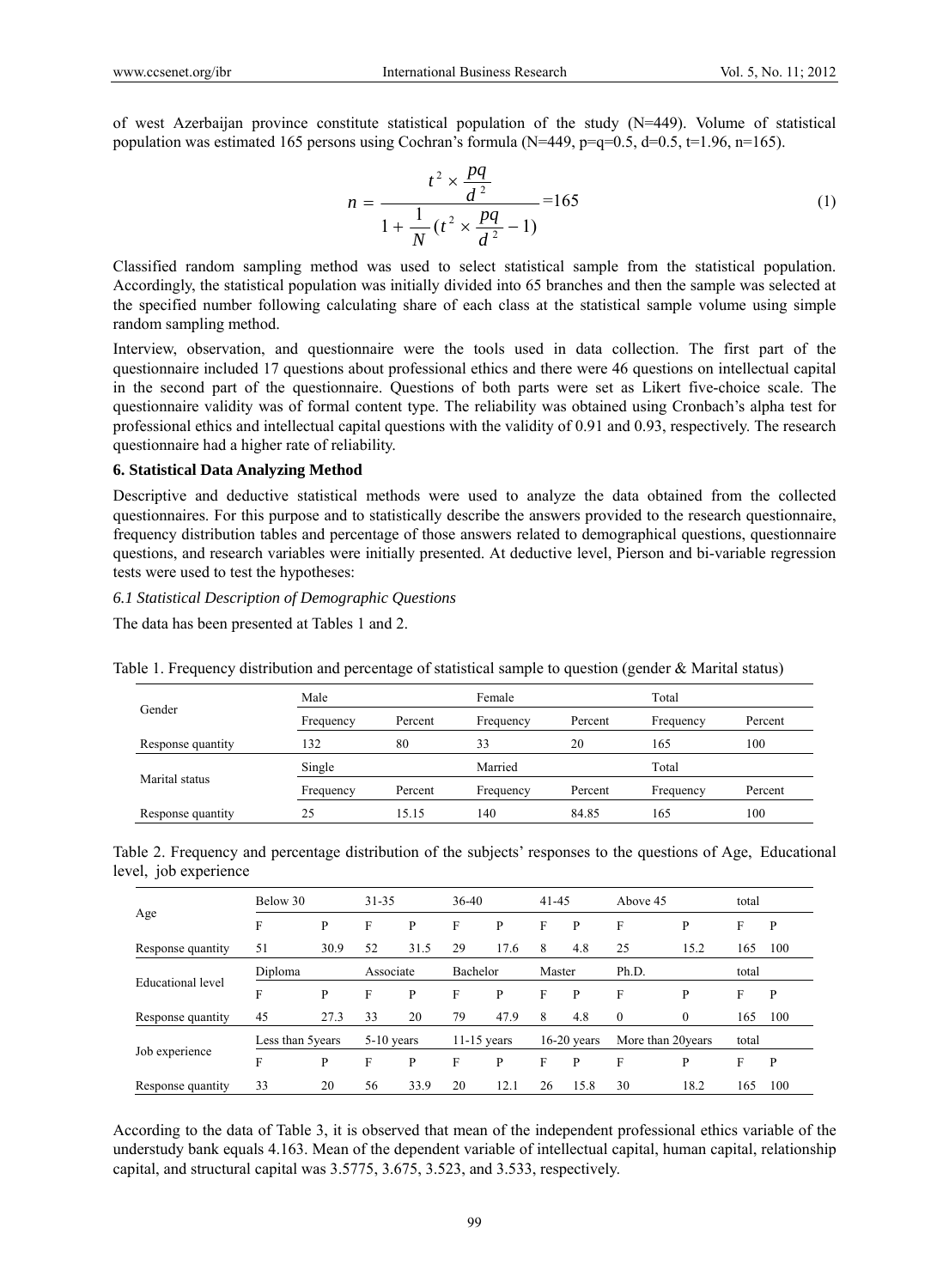| Variables         | Professional | Intellectual | Dimensions of Intellectual Capital |                    |                      |  |  |  |
|-------------------|--------------|--------------|------------------------------------|--------------------|----------------------|--|--|--|
| <b>Statistics</b> | Ethics       | Capital      | Human Capital                      | Structural capital | Relationship Capital |  |  |  |
| Number            | 165          | 165          | 165                                | 165                | 165                  |  |  |  |
| Missing           | $\mathbf{0}$ | $\mathbf{0}$ | $\boldsymbol{0}$                   | $\theta$           | $\boldsymbol{0}$     |  |  |  |
| Mean              | 4.163        | 3.5775       | 3.675                              | 3.523              | 3.533                |  |  |  |
| Mode              | 4.235        | 3.547        | 3.705                              | 3.538              | 3.562                |  |  |  |
| Std. deviation    | 4.53         | 3.41         | 3.24                               | 3.38               | 3.50                 |  |  |  |
| Variance          | 0.478        | 0.488        | 0.521                              | 0.478              | 0.649                |  |  |  |
| Range             | 0.229        | 0.238        | 0.271                              | 0.229              | 0.421                |  |  |  |
| Minimum           | 2.24         | 2.03         | 1.94                               | 2.08               | $\overline{c}$       |  |  |  |
| Maximum           |              |              |                                    | 5                  |                      |  |  |  |

Table 3. Descriptive statistics of the research variables

# *6.2 Deductive Analysis of the Statistical Data*

Pierson test was used to determine correlation between professional ethics and intellectual capital and its dimensions (human, relationship, and structural capitals) at the understudy bank, according to Table 4.

Table 4. Pierson test to determine correlation between professional ethics and intellectual capital and its dimensions (human, relationship, and structural capitals) at the bank

| No | Variable             | N   | Test type           | $Sig(1-tailed)$ | Professional Ethics |
|----|----------------------|-----|---------------------|-----------------|---------------------|
|    | Intellectual Capital | 165 | Pearson Correlation | 0.000           | 0.590               |
|    | human Capital        | 165 | Pearson Correlation | 0.000           | 0.552               |
|    | Structural Capital   | 165 | Pearson Correlation | 0.000           | 0.563               |
|    | Relationship Capital | 165 | Pearson Correlation | 0.000           | 0.440               |

Additionally, bi-variable regression test (according to Table 5) was used to test effect of independent variable on dependent variable of all hypotheses.

| Table 5. Variance analysis of the hypotheses related to the regression model of the variable of Professional Ethics |  |
|---------------------------------------------------------------------------------------------------------------------|--|
| on Intellectual Capital and its dimensions                                                                          |  |

|                             | $\mathbb{R}$                    |     | $R^2$          | Adjusted                    | $R^2$        | Std. Estimate           |       |  |
|-----------------------------|---------------------------------|-----|----------------|-----------------------------|--------------|-------------------------|-------|--|
|                             | 0.590                           |     | 0.438          | 0.344                       |              | 0.3877                  |       |  |
| Professional Ethics on      | Model                           | df  | Sum of Squares | $\mathbf{F}$<br>Mean Square |              | Confidence Level<br>sig |       |  |
| <b>Intellectual Capital</b> | Regression                      | 1   | 13.050         | 13.050                      |              | 0.95                    | 0.000 |  |
|                             | Residual                        | 163 | 24.503         | 86.81<br>0.150              |              | <b>Test Result:</b>     |       |  |
|                             | Total                           | 164 | 37.553         |                             |              | Rejection of $H_0$      |       |  |
|                             | $\mathsf{R}$                    |     | $R^2$          | Adjusted                    | $R^2$        | Std. Estimate           |       |  |
|                             | 0.552                           |     | 0.305          | 0.300                       |              | 0.40027                 |       |  |
| Professional Ethics on      | Model                           | df  | Sum of Squares | Mean Square                 | $\mathbf{F}$ | Confidence Level        | sig   |  |
| Human Capital               | Regression                      | 1   | 11.438         | 11.438                      |              | 0.95                    | 0.000 |  |
|                             | Residual                        | 163 | 26.115         | 71.391<br>0.160<br>------   |              | Test Result:            |       |  |
|                             | Total                           | 164 | 37.553         |                             |              | Rejection of $H_0$      |       |  |
|                             | $R^2$<br>$R^2$<br>R<br>Adjusted |     |                | Std. Estimate               |              |                         |       |  |
|                             | 0.563                           |     | 0/316          | 0.312                       |              | 0.3968                  |       |  |
| Professional Ethics on      | Model                           | df  | Sum of Squares | F<br>Mean Square            |              | Confidence Level        | sig   |  |
| Structural Capital          | Regression                      | 1   | 11.884         | 11.884                      |              | 0.95                    | 0.000 |  |
|                             | Residual                        | 163 | 26.669         | 0.157<br>75.466             |              | <b>Test Result:</b>     |       |  |
|                             | Total                           | 164 | 37.553         |                             |              | Rejection of $H_0$      |       |  |
|                             | $\mathsf{R}$                    |     | $R^2$          | Adjusted                    | $R^2$        | Std. Estimate           |       |  |
|                             | 0.440                           |     | 0.194          | 0.189                       |              | 0.4309                  |       |  |
| Professional Ethics on      | Model                           | df  | Sum of Squares | Mean Square                 | $\mathbf{F}$ | Confidence Level        | sig   |  |
| Relationship Capital        | Regression                      | 1   | 7.277          | 7.277                       |              | 0.95                    | 0.000 |  |
|                             | Residual                        | 163 | 30.275         | 39.181<br>0.186             |              | Test Result:            |       |  |
|                             | Total                           | 164 | 37.553         | ------                      |              | Rejection of<br>$H_0$   |       |  |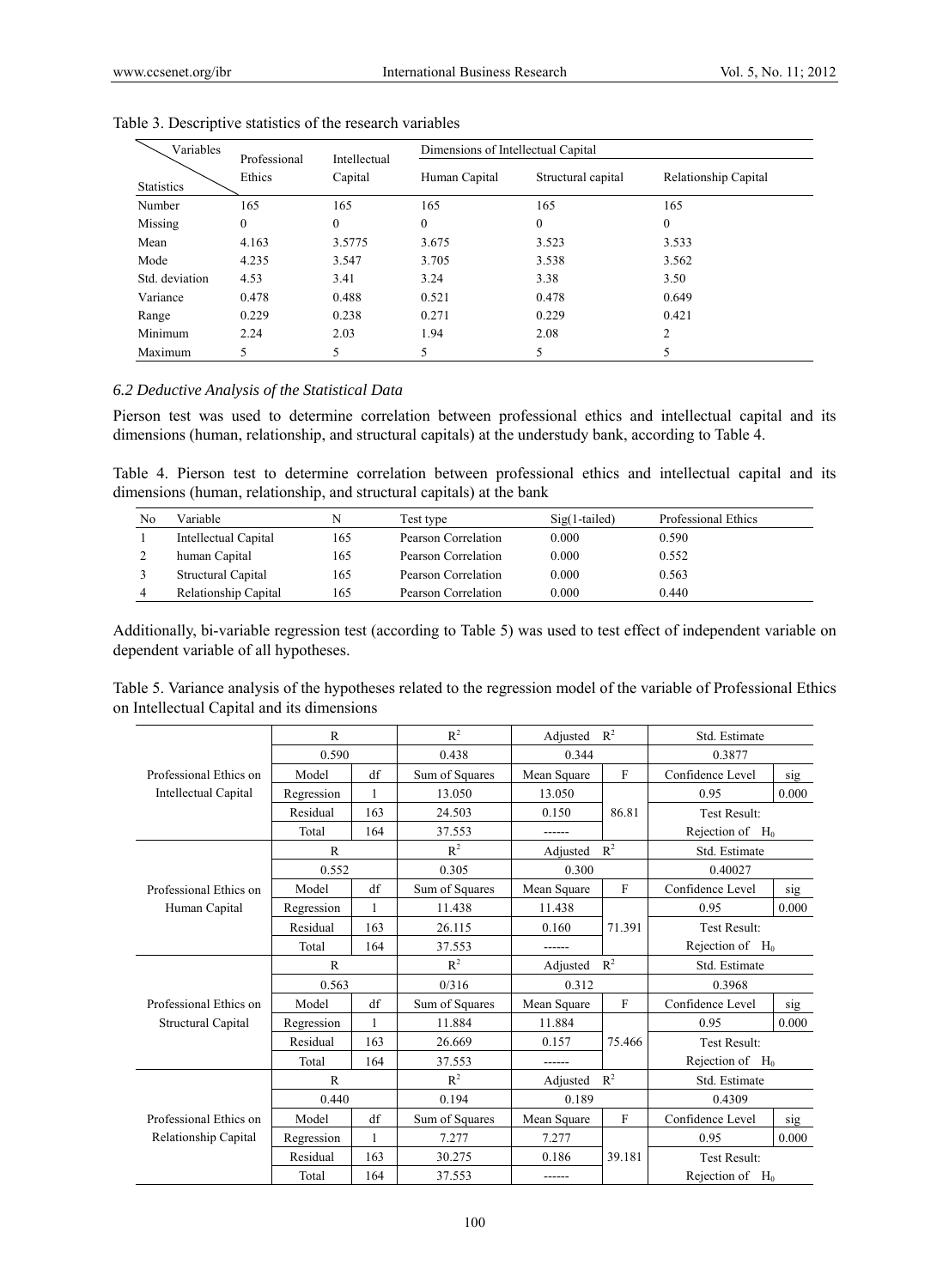|                                             | Variable             |       |        | sig   | <b>Test Result</b> | Mathematical Formula  |
|---------------------------------------------|----------------------|-------|--------|-------|--------------------|-----------------------|
|                                             | Constant             | 2.096 | 9.363  | 0.000 | Rejection of $H_0$ |                       |
| Professional Ethics on Intellectual Capital | Intellectual Capital | 0.193 | 9.317  | 0.000 | Rejection of $H_0$ | $Y=2.096 + 0.193 X_1$ |
|                                             | Constant             | 2.300 | 10.332 | 0.000 | Rejection of $H_0$ |                       |
| Professional Ethics on Human Capital        | Human Capital        | 0.507 | 8.449  | 0.000 | Rejection of $H_0$ | $Y=2.300 + 10.33 X_1$ |
|                                             | Constant             | 2.698 | 15.729 | 0.000 | Rejection of $H_0$ |                       |
| Professional Ethics on Structural Capital   | Structural Capital   | 0.415 | 8.687  | 0.000 | Rejection of $H_0$ | $Y=2.698 + 0.415 X_1$ |
| Professional Ethics on Relationship Capital | Constant             | 2.612 | 10.448 | 0.000 | Rejection of $H_0$ |                       |
|                                             | Relationship Capital | 0.440 | 6.259  | 0.000 | Rejection of $H_0$ | $Y=2.612 + 0.440 X_1$ |

Table 6. Parameter coefficients of the hypotheses on the effect of Professional Ethics on Intellectual Capital and its dimensions

# **7. Conclusion and Discussion**

According to Table 4, meaningful level of r Pierson test is 0.000 for all hypotheses at one-amplitude meaningful level. The level is small than the minimum meaningful level, i.e. 0.05. The Pierson values calculated for hypotheses 1 to 4 are 0.590, 0.552, 0.563, and 0.440, respectively. The values are more than Pierson critical value (0.139) at reliable level of 95% and freedom degree of 164. Therefore, there is a meaningful relationship between professional ethics and intellectual; capital and its three dimensions (human, relationship, and structural capitals) in the bank.

According to Table 5, meaningful level of regression test is 0.000 for all cases. It can be claimed that the above-mentioned test is meaningful at reliable level of 95%, therefore,  $H_0$  hypothesis is rejected for all cases. Recognition coefficient  $(R^2)$  which is defined as variations described by variable X to total variations ratio equals 0.348, 0.305, 0.316, and 0.194 for effect of professional ethics on intellectual capital and its dimensions (human, structural, and relationship capitals). It can be stated that variations of professional ethics explain 34.8%, 30.5%, 31.6%, and 19.4% of variations observed at intellectual, human, structural, and relationship capitals, respectively.

According to Table 6 and considering mathematical relation of effect of professional ethics on intellectual capital and its dimensions, it can be concluded that one unit increase in independent variable of professional ethics leads to 0.193, 0.507, 0.415, and 0.440 unit increase at intellectual, human, structural, and relationship capitals.

## **8. Suggestions**

Considering the meaningful relationship found between professional ethics variable in all four hypotheses and intellectual capital and its dimensions 0 (human, structural, and relationship capital), it can be claimed that observing the professional ethics by the personnel result in developing of intellectual capital and its dimensions at Agriculture Bank. Along with promotion of professional ethics as a variable affecting intellectual capital at Agriculture Bank, senior and middle level managers should offer suggestions regarding observing of professional ethics at bank.

- 1. Determining and offering moral codes for the employers: the strategy is supervised through offering approaches such as introducing the professional ethics regulations to the employers once they enter the bank system, holding entrance celebration, and offering some points to the employers in order to observe professional ethics.
- 2. Paying attention to ethical criteria in absorbing and occupational promoting: criteria of observing professional ethics have been inserted in the by-law specified for absorption and occupational promotion of the employers.
- 3. Identifying and introducing distinguished employers considering professional ethics: the subject can be extended through paying special attention to sample role of employers and applying symbolic positions such as festivals to introduce these employers.
- 4. Strengthening Islamic and moral values and producing multimedia resources on professional ethics: using news medias, designing web log and website, applying SMS system, preparing animation and short publicity films, and using mass medias.
- 5. Holding in-service workshops and courses to enable the employers emphasizing on professional ethics: using authorities and professionals emphasizing on specialists of organizational behavior management and Islamic management considering observing the professional ethics at banks and centralizing Islamic ethics for the employers at the frame of workshops, in-service and short and long-term educational courses, and using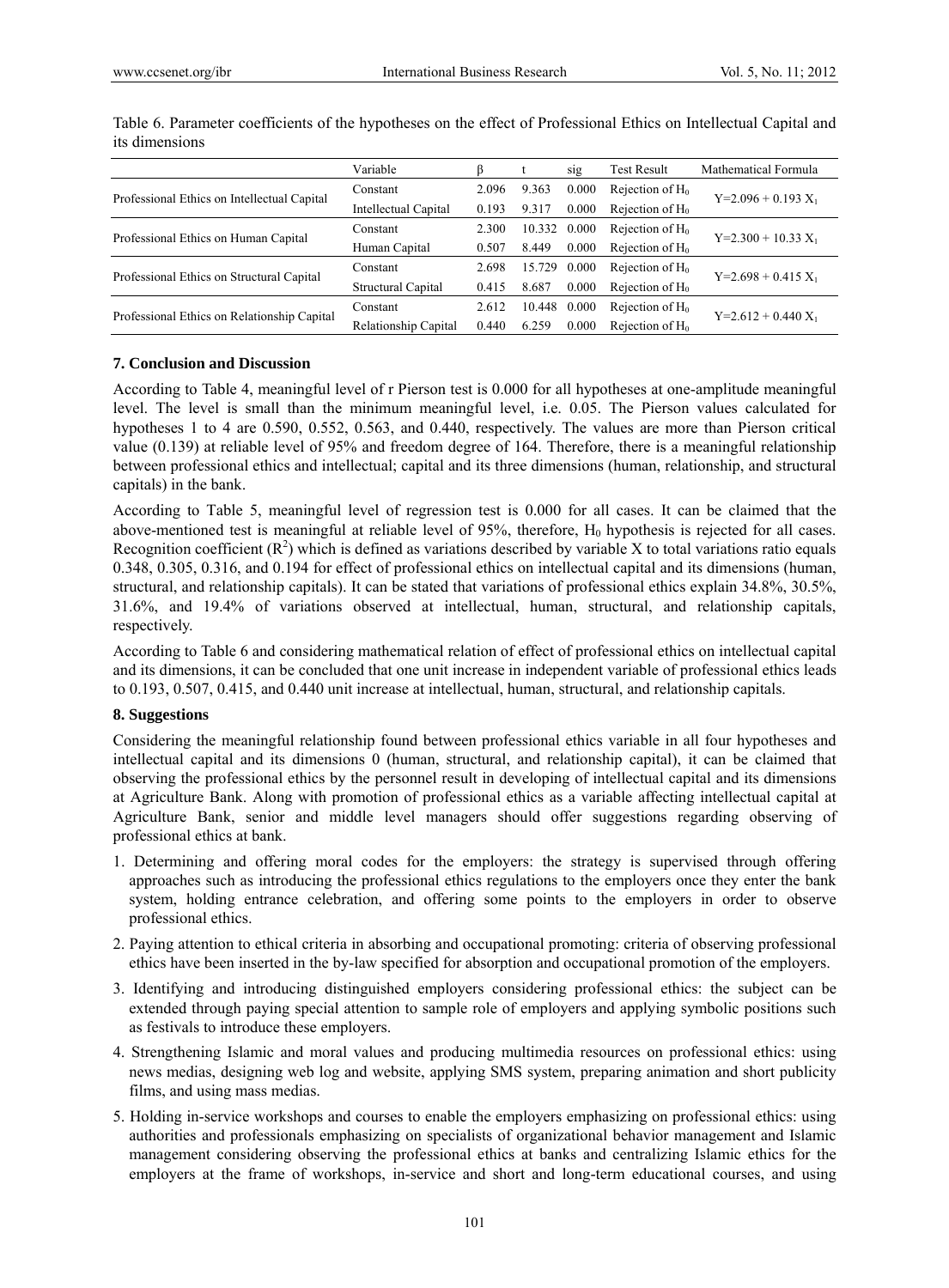fundamental strengthening system resulting in group and basis promotion as well as increase of the salaries and privileges.

#### **References**

- AhmadianHosseini, S. A., & Ghafourian, E. (2009). *Role of intellectual capital in promoting the exploitation*. Retrieved from www.ses.ac.ir.
- AhmadSharabati, A. A., NajiJawad, Sh., & Bontis, N. (2010). Intellectual capital and business performance in the pharmaceutical sector of Jordan. *management decision, 48*(1), 105-131.
- AlemTabriz, A., Hajibabaali, A., & Rajabifard, I. (2009). *Intellectual capital* (1st ed.) (pp. 59-74). Tehran: Iran industrial research and educational center press.
- Alvani, S. M., & Rahmati, M. (2007). Process of compiling ethical charter on organization. *Management culture periodical*, *5*(11), 43-70.
- Beigzad, J., Sadeghi, M., & Kazemi Ghahel, R. (2010). Professional ethics- inevitable necessity of today organizations. *Management era periodical*, *4*(16-17), 58-63.
- Campbell, D., & Abdul Rahman, M. R. (2010). A longitudinal examination of intellectual capital reporting in Marks& Spencer annual reports, 1978-2008. *The British Accounting Review*, *42*, 56-70. http://dx.doi.org/10.1016/j.bar.2009.11.001
- Casey, N. H. (2010). Integrated higher learning, An investment in intellectual capital for livestock production. *Livestock Science*, *130*, 83-94. http://dx.doi.org/10.1016/j.livsci.2010.02.013
- Cheraghi, Sh. (2008). Necessities of paying attention to professional ethics. *Economics world journal*, *206*, 1-2.
- Ebrahimnia, M. (1995). Effect of guild formation on forming ethics of Iranian intercity drivers. (M.A. thesis). Allameh Tabatabaei university.
- Gharamaleki Faramarz, A. (2008). *An introduction to professional ethics* (1st ed.) (pp. 106-107). Tehran: Saramad press.
- Ghelichli, B., & Moshabaki, A. (2006). Role of social capital in developing intellectual capital of organizations (studying two vehicle manufacturing companies of Iran). *Management knowledge periodical*, *75*, 125-147.
- Gowthorpe, C. (2009). Wider still and wider? A critical discussion of intellectual capital recognition, measurement and control in a boundary, theoretical context. *Critical Perspectives on Accounting, 20*, 823-834. http://dx.doi.org/10.1016/j.cpa.2008.09.005
- Halim, S. (2010). Statistical analysis on the intellectual capital statement. *Journal of intellectual capital*, *11*(1). 61-73. http://dx.doi.org/10.1108/14691931011013334
- Hsu, Y. H., & Fang, W. (2009). Intellectual capital and new product development performance: The mediating role of organizational learning capability. *Technological Forecasting & Social Change, 76*, 664-677. http://dx.doi.org/10.1016/j.techfore.2008.03.012
- Jafarnezhad, A., & Ghassemi, A. (2008). Presenting technology acquisition model considering intellectual capital strategy (case study of those companies located at Science & Technology Park of University of Tehran). *Information technology management press*, *1*(1), 19-36.
- Javaherdashti, F., KhaliliEraghi, M., & Yaghinlou, M. (2008). Principles of professional ethics from compile to practice (chapter 2). *Tadbir journal*, *136*, 2-10.
- JoiaAntonio, L. (2008). The impact of government-to-government endeavors on the intellectual capital of public organizations. *Government Information Quarterly*, *25*, 256-277. http://dx.doi.org/10.1016/j.giq.2007.06.004
- Kamar, N., & Chorose, R. (2010). Examining the link between Islamic work ethic and innovation capability. *Journal of management development*, *29*(1), 79-93. http://dx.doi.org/10.1108/02621711011009081
- Khan, MD H. U. Z., & Ali MD M. (2010). An empirical investion and users perception on intellectual capital reporting in banks evidence from Bangladesh. *Journal of human resource costing & accounting*, *14*(1), 48-69. http://dx.doi.org/10.1108/14013381011039799
- Khavandkar, J., Khavandkar, E., & Motaghi, A. (2009). *Intellectual capital* (2nd ed.) (pp. 139-152). Tehran: Iran industrial research and educational center press.
- Kong, E. (2010). Innovation processes in social enterprises: an ic perspective. *Journal of Intellectual Capital*, *11*(2), 158-178. http://dx.doi.org/10.1108/14691931011039660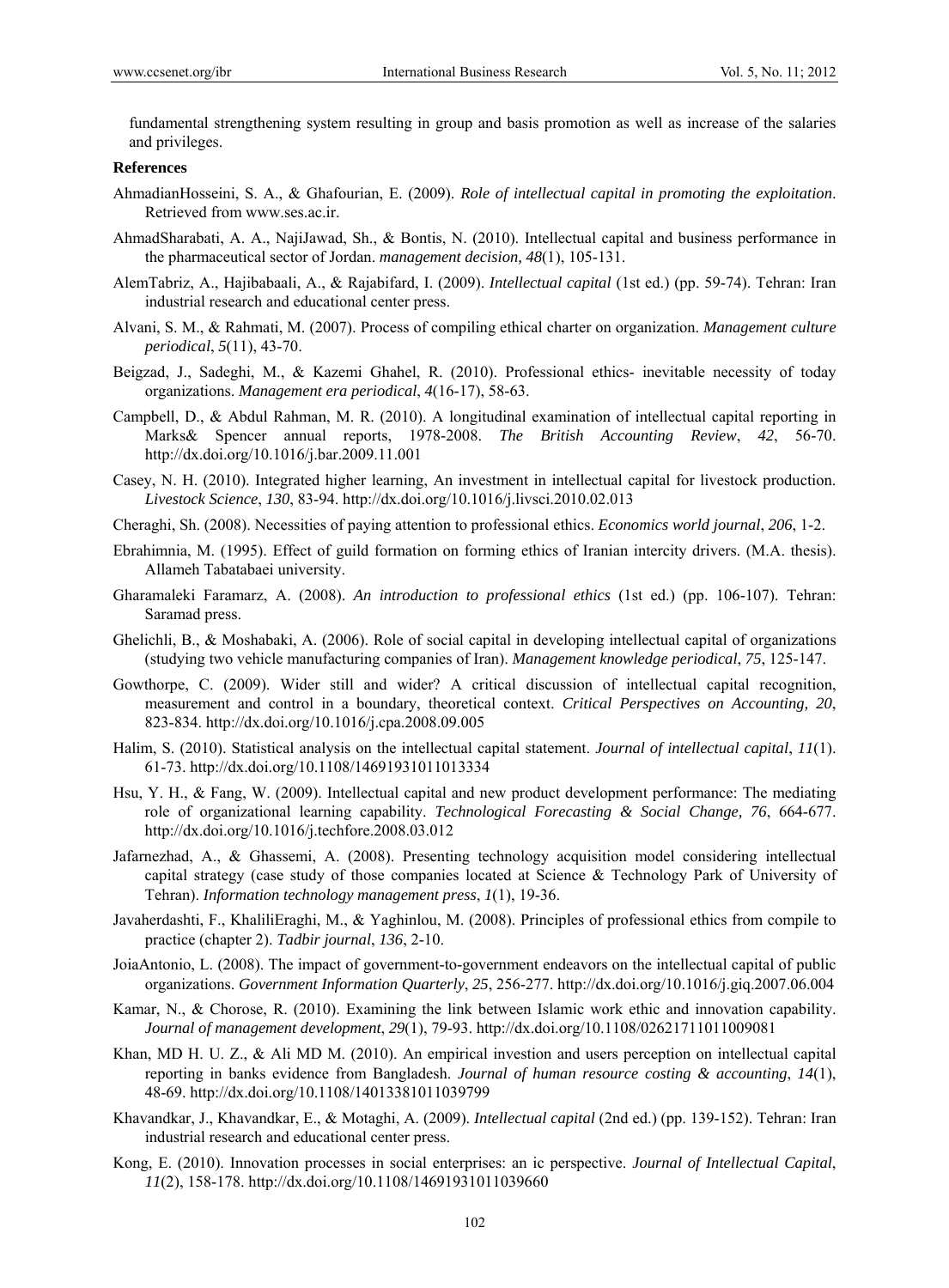- Lashkar Bolouki, M. (2008). Frame of compiling values and professional ethics of technological and scientific researches. *Ethics in science & technology periodical*, *182*, 105-114.
- Lotfizadeh, F. (2006). Evaluating conditions of intellectual capital among tile and ceramic exporters. (M.A. thesis). Management and planning education and research institute, Tehran, Iran.
- Lu, W. M., Wang, W. K., Tung, W. T., & Lin, F. (2010). Capability and efficiency of intellectual capital: The case of fables companies in Taiwan. *Expert Systems with Applications*, *37*, 546-555. http://dx.doi.org/10.1016/j.eswa.2009.05.031
- Malcolm, S., & Nell Tabor, H. (2010). Peter F. Drucker: ethics scholarpar excellence. *Journal of Management History*, *15*(4), 375-387. http://dx.doi.org/10.1108/17511340910987301
- Mirsepasi, N. (2005). *Strategic management of human resources and occupational relations* (1st ed.) (pp. 77-83). Tehran: Mir press.
- Mizgerd, M. (2004). Management of human resources and necessity of being professional (chapter 1), Managers comprehensive data bank. *Tadbir journal*, *152*, 6-11.
- Mohsenvand, M. (2008). Role and organizational values in promoting the organizations. *Vehicle industry press*, *122*, 1-9.
- Motaghi, M., & Mobaraki, M. H. (2010). Role of intelligent and opportunistic leadership in validating intellectual capital. *1st international intellectual capital management conference*.
- Motallebi Asl, S. (2008). Strategic importance of intellectual capital at non-profit sector. *Tadbir journal*, *19*(196), 58-62.
- Nielsen, Ch., & Dan-Nielsen, H. (2010). the emergent properties of intellectual capital: a conceptual offering. *Journal of human resource costing & accounting*, *14*(1), 6-27. http://dx.doi.org/10.1108/14013381011039771
- Ramirez, Y. (2010). Intellectual capital models in Spanish public sector. *Journal of Intellectual Capital*, *11*(2), 248-264. http://dx.doi.org/10.1108/14691931011039705
- Rismanbaf, A. (2009). An introduction on professional ethics in librarianship and informatics (emphasizing two components of theory and education). *Payam Ketabkhaneh journal*, *57*, 49-75.
- Rostami, R., & Ghalibaf Asl, H. (2009). Designing evaluation pattern of intellectual capital of firms in granting credit facilities. Set of articles presented at *international conference on development of financial supply system in Iran*. pp. 1-14.
- Sajjadi, S. H., & Mohammadi, K. (2009). Intellectual capital: its audit concepts and techniques. http://www.scu.ac.ir/HomePage.aspx?TabID=4933&Site=economics.scu.ac&Lang=fa-IR
- Sarmadi, M. R., & Shalbaf, E. (2007). Professional ethics in comprehensive quality management. *Research-scientific journal of ethics in science and technology*, *2*(384), 99-110.
- Shafer, W. E., & Wang, Z. (2010). Effects of ethical context on conflict and commitment among Chinese accountants. *Managerial Auditing Journal*, *25*(4), 377-400. http://dx.doi.org/10.1108/02686901011034180
- Shih, K. H., & Chang, Ch. J., & Lin, B. (2010). Assessing knowledge creation and intellectual capital in banking industry. *Journal of intellectual capital*, *11*(1), 74-89. http://dx.doi.org/10.1108/14691931011013343
- Sillanpaa, V., Koskela, N., Koivula, U. M., Koivuaho, M., & Laihonen, H. (2010). The role of intellectual capital in non-profit elderly care organizations. *Journal of intellectual capital*, *11*(2), 107-122. http://dx.doi.org/10.1108/14691931011039633
- Solitander, M., & Solitander, N. (2010). The sharing ,protection and thievery of intellectual assets the case of formual 1 industry. *Management Decision*, *48*(1), 37-57. http://dx.doi.org/10.1108/00251741011014445
- Solitander, M., & Tidstrom, A. (2010). Competitive flows of intellectual capital in value creating networks. *Journal of intellectual capital, 11*(1), 23-38. http://dx.doi.org/10.1108/14691931011013316
- Striukova, L., Unerman, J., & Guthrie, J. (2008). Corporate reporting of intellectual capital: Evidence from UK companies. *The British Accounting Review*, *40*, 297-313. http://dx.doi.org/10.1016/j.bar.2008.06.001
- Tagjizadeh, S. (2009). *Principles of professional ethics* (1st ed.) (pp. 1-9). Osveh, engineers Basij organization publication.